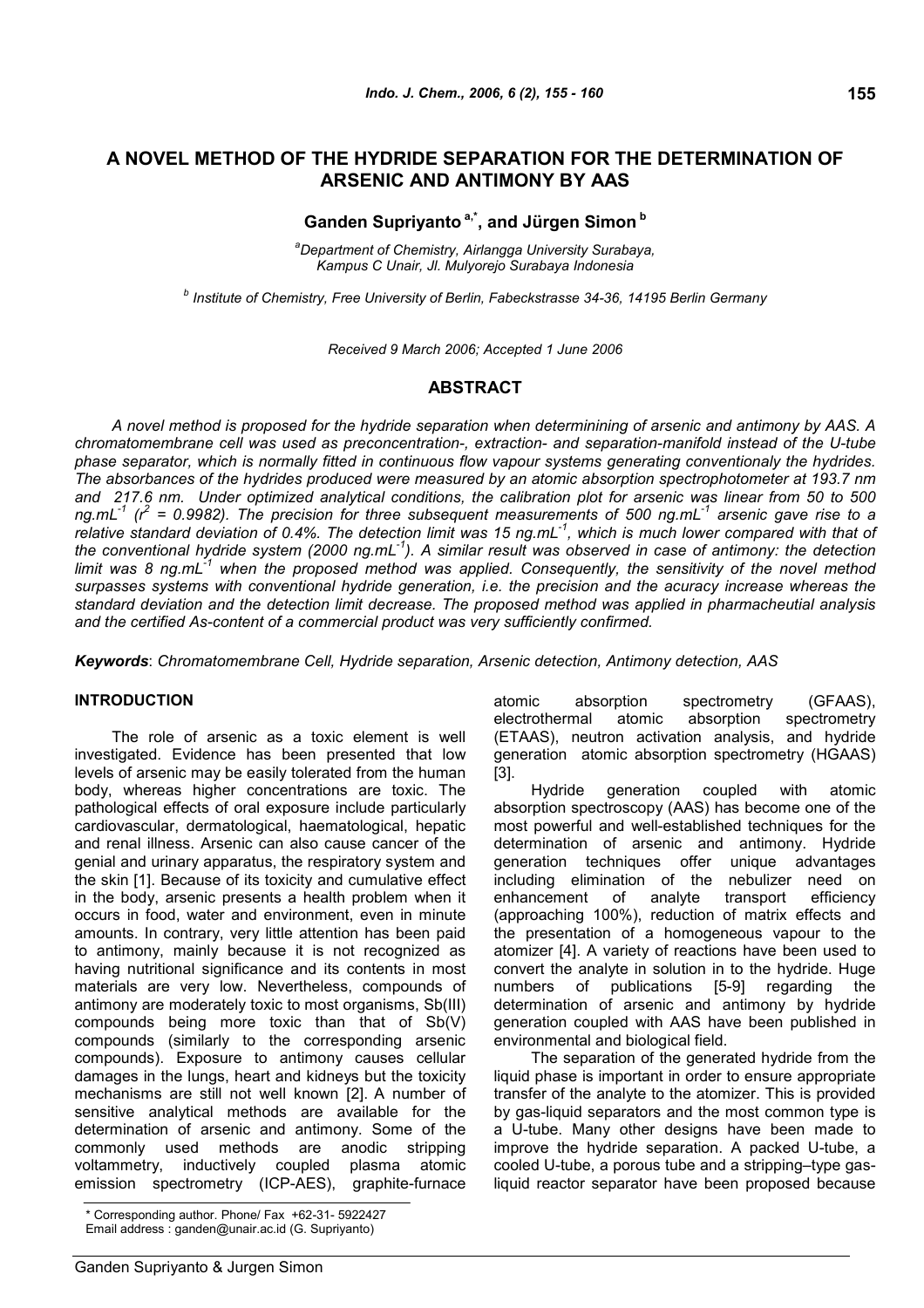of their smaller dead volumes than U-tube separators [10]. Despite the higher sensitivities claimed, most of these separators show the best performance with high acid concentrations, producing large amounts of  $H_2$  at the same time when in contact with the tetra hydroborate solution.

The lack of separation efficiency and preconcentration in conventional hydride separation systems, however, cause poor sensitivities, require higher quantities of chemicals and reagents, reduce the sampling rates and enhance the response times. Hence, the development of a novel method of hydride separation is still sought for the determination of arsenic and antimony by AAS.

Our group introduced the Chromatomembrane Cell (CMC) as a powerful device for the analyte-separation, extraction, and –preconcentration into the flow injection analysis [11]. The CMC especially proved to be advantageous in case of analyte transfer between a liquid and a gaseous phase in combination with a preconcentration up to 1:100 if required. We recently published procedures for the automated VOC and EOX determination [12] and  $NO<sub>2</sub>$  in ambient air in a  $\mu$ -FIA system with photometric detection [13].

The CMC consists of a rectangular block of the hydrophobic PTFE with two types of pores, micropores and macropores. Polar liquids fill the macropores whereas the micropores remain available for gases or non polar liquids only. The capillary pressure of polar liquids prevent their penetration into the micropores [14]. Micropores PTFE membranes fitted at the surface of the biporous PTFE block are used as wales barriers, so that an independent inlet and outlet of the two phases is made possible. Their independent fluxes within the biporous PTFE block are realized by the cell design and regulated by the flux rates adopted to the requirements of the analytical procedures under study.

The aim of this study was to develop a novel method for the determination of arsenic and antimony by using a chromatomembrane cell as a device for preconcentration, extraction and separation of the hydrides in continuously hydride generating system with AAS as detector. In order to evaluate the performance of the chromatomembrane cell, the proposed method was then compared with a conventionally working hydride system without using chromatomembrane cell using the same atomic absorption spectrophotometer as detector

## **EXPERIMENTAL SECTION**

## **Apparatus**

Atomic absorption measurements were performed with a Pye-Unicam, Model SP9 Atomic Absorption Spectrophotometer (Philips GmbH, Kassel, Germany), equipped with a heated quartz cell (1 cm i.d, 12 cm length), fitted with arsenic and antimony hollow cathode

| יים כי                    |         |          |  |  |  |
|---------------------------|---------|----------|--|--|--|
| Parameters                | arsenic | antimony |  |  |  |
| Wave length (nm)          | 193.7   | 217.6    |  |  |  |
| Band pass (nm)            | 0.5     | 0.5      |  |  |  |
| Hollow cathode<br>lamp    | 9       | 15       |  |  |  |
| current (mA)              |         |          |  |  |  |
| Carrier gas (argon) flow  | 175-180 | 150-160  |  |  |  |
| rate $(L.min-1)$          |         |          |  |  |  |
| Heated<br>quartz<br>cell  | 1200    | 1200     |  |  |  |
| temperature $(^{\circ}C)$ |         |          |  |  |  |
| Recorder range (mV)       | 10      | 10       |  |  |  |
| Chart speed $(mm.min-1)$  | 10      | 10       |  |  |  |

lamp and deuterium lamp for background correction, interfaced with a Pye-Unicam SP9 computer (Phillips, Germany), and connected to a PM 8252A two-line data recorder and a linear chart recorder (Phillips, Germany). A Pye-Unicam PU9060 Continuous Flow Vapour System (England) was used for generating the hydrides. A Reglo Analog MS 2/8 peristaltic pump (ISMATEC, Germany) was used for pumping sample, reagent and acid solution. Teflon tubing (0.8 mm i.d) was used for transferring sample, reagent and acid solution. A 4-holes chromatomembrane cell was used for continuous separation, extraction and preconcentration of hydrides. Table 1 lists the operating parameters used for AAS.

## **Reagents and chemicals**

All reagents used were of analytical grade. The tri-distilled water was used for preparing all solutions. A stock arsenic (III) solution (1000 µg.mL<sup>-1</sup>) was purchased from Merck (Darmstadt, Germany). Working solutions (100-1000 ng.mL<sup>-1</sup>) were prepared from the stock solution by dilution with 0.2 M hydrochloric acid. A stock antimony (III) solution (1000 µg ml<sup>-1</sup>) was purchased from Merck. Working antimony standard solutions were prepared daily by diluting appropriate aliquots of the commercial stock standard solution. Sodium tetrahydroborate solutions (0.5-3 % m/v) were prepared by dissolving sodium tetrahydroborate powder (Merck, Darmstadt, Germany) in tri-distilled water, stabilized in 5 % m/v potassium hydroxide (Merck, Darmstadt, Germany), and stored in a polyethylene flask at 4  $^{\circ}$ C. These solutions were prepared daily before use. Hydrochloric acid solutions (0.5, 1, 2, 3 M) were prepared by diluting concentrated hydrochloric acid 37% (Merck, Darmstadt, Germany) with tri-distilled water. A potassium hydroxide solution (0.05 M) was prepared by dissolving 2.8 g of potassium hydroxide pellets (Merck, Darmstadt, Germany) in 100 mL tri-distilled water. High purity argon (99.99%) and nitrogen were obtained from Linde Gas AG (Germany) and used as hydride carrier to the atomizer and carrier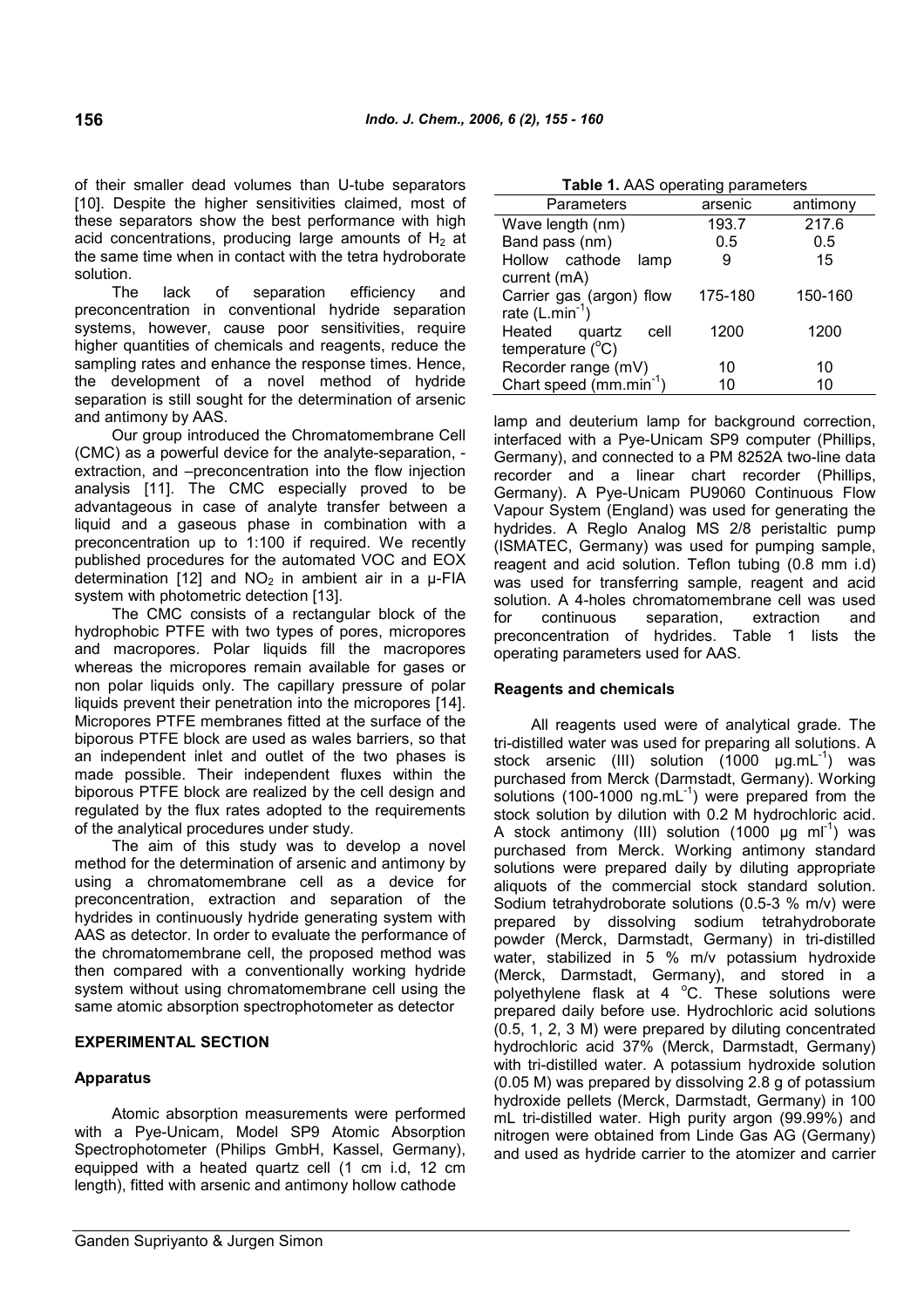for hydride gases produced in the chromatomembrane cell.

# **Methods**

### *Stabilization of the chromatomembrane cell*

Stabilization of the chromatomembrane cell consists of three steps. First, polar phase (liquid) was pumped through the cell for 4-5 hours. Second, argon gas (1 bar), which corresponds to 0.3 mL. min<sup>-1</sup>, was passed through the cell for 4-5 hours. Finally, gas and liquid were passed through the cell approximately 10 hours. Stabilization has been reached, if two phases flow independently, i.e, polar phase (liquid) flows through the outlet of liquid phase (the macromembrane) and nonpolar phase (gas) flows through the outlet of nonpolar/gas phase (the micromembrane).

## *Flow injection procedure*

Flow injection system for atomic absorption spectrophotometeric determination of arsenic and antimony is shown in Fig 1. The sequence of steps necessary to perform a total extraction, preconcentration, and determination cycle were:

1. One percent (m/v) of NaBH4 in 0.05 M KOH was pumped using the peristaltic pump (P1), meanwhile HCl 1 M and sample or blank were pumped using the peristaltic pump (P2) with flow rate 0.04 mL min-1 which merge downstream at confluence point X so that the hydrides are generated in the PTFE tube reaction coil (R1). Meanwhile, gas valves (V1 and V<sub>2</sub>) were closed.



**Fig 1.** Schematic diagram of the flow injection system for atomic absorption spectrophotometric determination of arsenic and antimony. A, sample or standard solutions; B, 2% w/v NaBH<sub>4</sub> in 0.05 M KOH; C, 2 M HCl

- 2. The liquid phase (liquid waste) and the gas phase (the hydrides) passed through the chromatomembrane cell where extraction, preconcentration and phase separation were taken place. The hydrides flow to micromembrane and liquid phase (liquid waste) flowed through macromembrane (PTFE block).
- 3. The pumps  $(P_1$  and  $P_2$ ) were turned off and the valve  $(V_2)$  was closed. The hydride produced was carried by argon  $(G_1)$  with low flow rate for five seconds and collected in gas collecting tube (C). The gas collecting tube was simply a glass tube with 3 cm long and 5 mm i.d.
- 4. The valve  $(\check{V}_1)$  was closed. The, hydrides were swept using argon  $(G_2)$  with high flow rate to the quartz cell in AAS. The signals were measured at 193.7 nm for arsenic and 217.6 nm for antimony. Nitrogen was used instead of argon on atomic absorption spectrophotometric determination of antimony.
- 5. The system was cleaned and stands ready for another extraction/preconcentration cycle. Step number 1 is repeated.

#### **RESULT AND DISCUSSION**

#### **Optimization of The Selected Variables**

The basic design of a hydride generation system in the experiments, with subsequent AAS detection, might be considered as four steps: First, generation of the hydride; second, collection of the hydride; third, transfer of the hydride; and fourth, atomization of the hydride. In order to increase the signal it is necessary to generate the hydride quickly or to collect it and then transfer it as quickly as possible to the atomizer. This minimizes dilution of the hydride by the carrier gas.

The efficiency of the hydride generation system strongly depends on the experimental conditions for the specific instrumental assembly. The procedure was optimised by an univariate approach, changing the parameters involved in hydride generation and detection in order to achieve the best possible analytical performance. These experimental parameters were length of reaction coil  $(R_1)$ , acid and tetrahydroborate concentrations, carrier gas flow rate, and pre concentration time.

The preliminary experiments were carried out to observe the overall behaviour of the flow system. Initially the system was set up without a collecting gas tube (C). But during the initial experiments it was observed that the capacity of the micromembrane in the chromatomembrane cell was not enough to collect the hydrides produced when the highest concentration of sample (500 ng.mL<sup>-1</sup>) was applied. Therefore, a collecting gas tube was constructed and optimized based on the stoichiometric calculation. It was also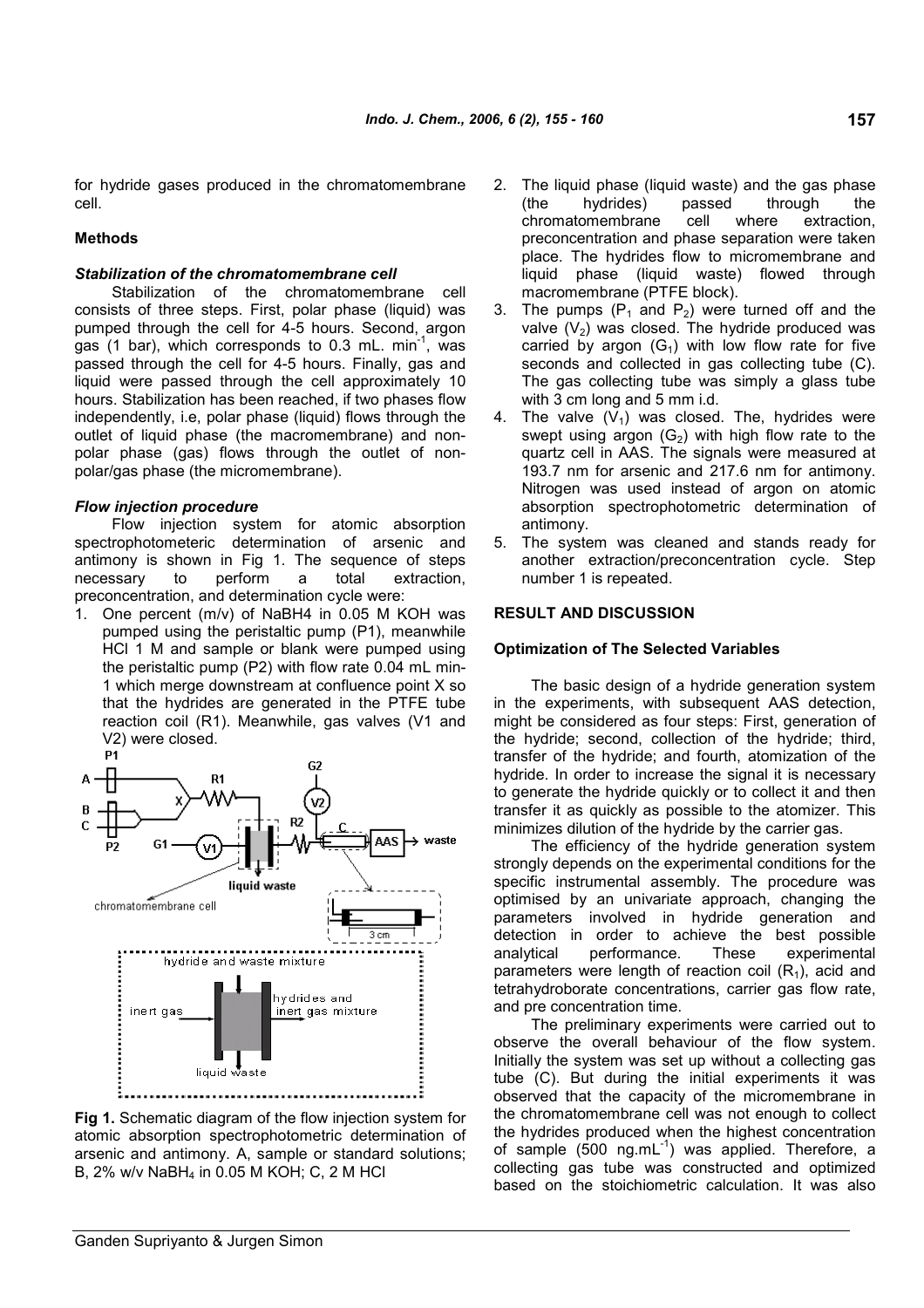found that no effect of signals was observed when the length of reaction coil was varied (80-140 cm for arsenic and 10-40 cm for antimony). In all experiments 90 cm of the coil length  $(R<sub>2</sub>)$  was applied.

#### **Effect of Acid Concentration**

The efficiency of hydride generation of arsenic and antimony are dependent on the acidity at which the reaction is performed. In the  $NabH_4$ -acid system, hydrochloric acid is most often used, though sulfuric acid and nitric acid are equally suitable in some instances [15]. The optimum acidity ranges appear to be dependent on the element of interest and the type of hydride generators.

The effect of acid concentration on the hydride generation was studied in the hydrochloric acid  $\overline{\text{concentration}}$  range from 0.5-3 M. One hundred ng.mL $^{-1}$ As (III), two minutes of preconcentration time, 1 % m/v of  $N$ aBH<sub>4</sub> concentration, 0.04 ml min<sup>-1</sup> of sample, reagent,and acid flow rate, coil length  $(R<sub>1</sub>)$  120 cm and  $(R_2)$  90 cm, and 120-140 mL.min<sup>-1</sup> flow rate of carrier gas were used during the experiment. Meanwhile, one minute of preconcentration time and 180-200 mL.min<sup>-1</sup> flow rate of carrier gas were applied for Sb (III). It is apparent (Fig 2) that the profiles of the signal of As (III) and Sb (III) are similar, i.e., increase with acid concentration from 0.3 to 2 M and then relatively constant for acid concentration of 3 M. These results confirm the data obtained by Santosa [16].

#### **Effect of Tetrahydroborate Concentration**

A freshly prepared solution of  $N$ aBH<sub>4</sub> is more efficient and preferred for continuous flow system because introduction of a solid into reaction gives undesirable highly localized concentration. recommended concentration range from 0.5 to 10 % m/v and stabilized by 0.1 to 2 % KOH or NaOH because NaBH<sup>4</sup> is degraded very fast in acidic solution. The

concentration of NaBH<sub>4</sub> was varied from 0.5 to 3 % m/v and the concentration of HCl was 2 M for As (III) and 1 M for Sb (III). Meanwhile, the other parameters were fixed the same as for investigation of the effect of acid concentration.

The absorbance of As (III) increased continuously with increasing  $N$ aBH<sub>4</sub> concentration up to 2 % m/v as shown in Fig 3. Beyond this value, the arsine production experienced only slight variations, while Sb (III) gave a maximum absorbance at 3% m/v. Concentration of NaBH<sup>4</sup> higher than 2 % m/v offered no practical advantages because the rapidly hydride produced and generation of  $H_2$  could not be separated from liquid phase by the chromatomembrane cell properly and the cell would be not stable. The use of relatively low concentrations of tetrahydroborate is advisable [17] that the interfering effects could be minimized.

## **Effect of Carrier Gas Flow Rate**

Different preliminary studies were performed to evaluate the capabilities of argon and nitrogen as carrier gas to transfer produced hydrides (arsine and stibine) from the chromatomembrane cell and gas collecting tube to the atomizer. It was found that significant nonselective background absorption was observed when nitrogen was used as carrier gas for stibine. However, even with background correction, the sensitivity of the technique was very limited. Therefore, nitrogen was chosen as carrier gas for stibine.

The effect of carrier gas (argon) flow rate on arsenic determination was studied in the range 60 to 255 mL.min<sup>-1</sup> and the concentration of NaBH<sub>4</sub> was 2% m/v. The other parameters were fixed the same as for investigation of the effect of tetrahydroborate concentration.

The results showed that an increase in the Ar carrier flow rate up to 255 mL.min<sup>-1</sup> results in an increase in the absorbance, above which it remained



**Fig 2.** Effect of acid concentration on the absorbance of arsenic



**Fig 3.** Effect of NaBH<sup>4</sup> concentration on the absorbance of arsenic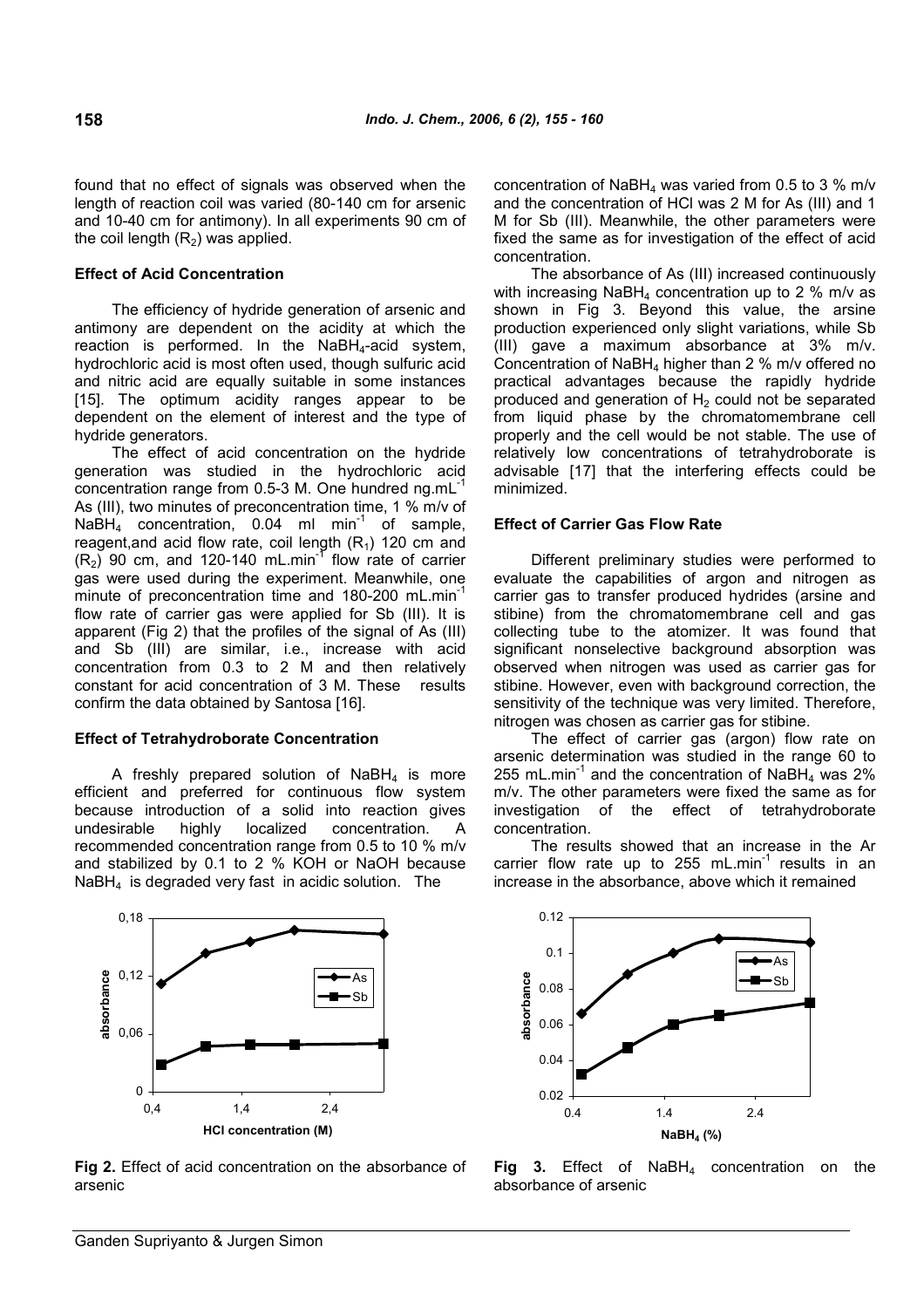relatively constant. These results confirm the data obtained by Featherstone [18]. An optimum flow rate of 215 mL.min<sup>-1</sup> represented the best compromise between signal sensitivity and resolution of arsenic. The effect of the nitrogen flow rate as a carrier for stibine was also investigated. It is obvious that the optimum nitrogen flow rate is 150-160 mL.min<sup>-1</sup>.

## **Effect of Preconcentration Time**

The preconcentration time was varied from 1 to 3 minutes. The system conditions used for arsenic were coil length  $(R_1)$  120 cm,  $(R_2)$  90 cm, HCl concentration (2M), the flow rate of samples, reagent and HCl (0.04 mL.min<sup>-1</sup>), the argon flow rate (175-180 mL.min<sup>-1</sup> and the sample concentration (100 ng.mL<sup>-1</sup>). Similar conditions were also applied for antimony, except for HCl concentration of 1 M and the nitrogen flow rate of 215  $m$ L.min $^{-1}$ .

The absorbance increased linearly with increasing preconcentration time up to 3 minutes, as shown in Fig 4. Based on the shorter time for analysis point of view, the preconcentration of 1 minute was chosen for further measurements.

#### **Analytical Performance**

The analytical performance characteristics obtained of arsenic and antimony with different pre concentration time using proposed method and its



**Fig 4.** Effect of preconcentration time on the absorbance of arsenic ( $\bullet$ ) As; (■) Sb

comparison with the conventional method are presented in Table 2. This evaluation of the method was performed using the optimum conditions determined previously.

The  $3\sigma$  criterion [19] was applied to ten blank measurements, giving a detection limit of 15 ng.mL<sup>-1</sup> for As (III) with one minute preconcentration time. Similarly, the detection limits for Sb (III) with one minute preconcentration time was  $8 \text{ ng.mL}^{-1}$ . Meanwhile, the detection limit for As (III) and Sb (III) using a conventional hydride system were 2000 ng.mL<sup>-</sup> 1 and 75 ng.mL<sup>-1</sup>. That means, the proposed method has the detection limit 130 times lower for arsenic and 10 times lower for antimony than the conventional hydride system.

Linearity was confirmed for the concentration ranges shown in Table 2. The relative standard deviation (n = 3) was 3.3 % for 50 ng.mL $^{\text{-1}}$ and 0.4 % for 500 ng.mL<sup>-1</sup> of arsenic if pre concentration time of one minute was applied and significantly decreased to 0.67- 1.31 % for two minutes pre concentration time which is much smaller in comparison with relative standard deviation of standard solutions using the conventional hydride system (4.54-10.48 %). This is an indication that that proposed method has a better precision. Meanwhile, the relative standard deviation (n=3) for antimony varied between 0.97-6.66 % and 0.99-4.62 % for one and two minutes preconcentration time.

## **Comparison between The Proposed Method, The Conventional Method and Application of the Proposed Method**

In order to demonstrate the applicability of the proposed method, a comparison with conventional hydride system using U-tube liquid-gas separator (without using chromatomembrane cell) has been carried out. The results are presented in Table 2. Measurement of arsenic using the same atomic absorption spectrophotometer with conventional hydride system produced less sensitive results and less precision, which is indicated by higher detection limit and relative standard deviation.

|                | $(nq \, m)$<br>DL                                                                                                | RSD <sup>D</sup><br>(%) | Equation                                                                                    | $RCc$ ( $R2$ ) | Linear range (ng.mL |
|----------------|------------------------------------------------------------------------------------------------------------------|-------------------------|---------------------------------------------------------------------------------------------|----------------|---------------------|
| As (III)       | 15                                                                                                               | 1.90                    | $Y=0.0003x + 0.0865$                                                                        | 0.9965         | 50-500              |
| As $(III)e$    |                                                                                                                  | 2.08                    | $Y=0.0005x + 0.1332$                                                                        | 0.9915         | 50-500              |
| As $(III)^{T}$ | 2000                                                                                                             | $4.54^{*}$              | $Y=0.0162x + 0.0034$                                                                        | 0.9903         | $3 - 10^*$          |
| Sb $(III)^9$   | 8                                                                                                                | 1.99                    | $Y=0.0006x + 0.0067$                                                                        | 0.9906         | 10-200              |
| Sb $(III)^n$   |                                                                                                                  | 0.99                    | $Y=0.0009x + 0.0034$                                                                        | 0.9988         | 10-500              |
| Sb (III)       | 75                                                                                                               | $1.90^{\text{E}}$       | $Y=0.0003x - 0.0163$                                                                        | 0.9944         | $0.1 - 1*$          |
|                | <sup>a</sup> Detection limit (3 $\sigma$ ).<br>$b$ Relative standard deviation at 200 ng ml <sup>-1</sup> (n=3). |                         | <sup>i</sup> Conventional method<br>$*$ Relative standard deviation at 7 $\mu$ g.mL $^{-1}$ |                |                     |

d, g Proposed method, 1 minute pre concentration time

e, h Proposed method, 2 minutes pre concentration time

 $\epsilon$  Regression coefficient  $\epsilon$  **Exercise 2**  $\epsilon$  Relative standard deviation at 0.5 µg.mL<sup>-1</sup>

 $*$  µg.mL $^{-1}$